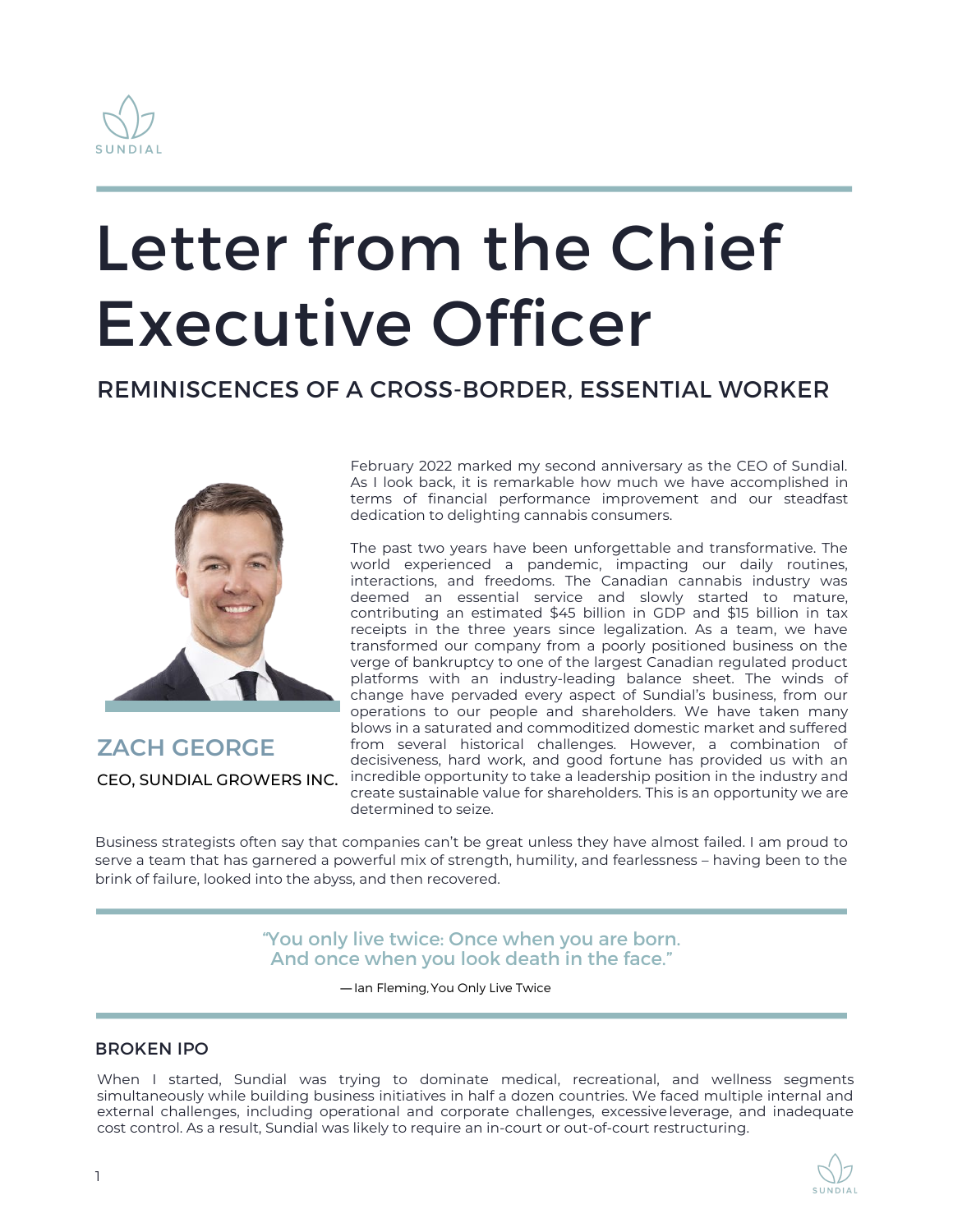As an incoming CEO, success meant eliminating the possibility of "zero" value for the equity and avoiding bankruptcy. While an out-of-court restructuring was preferable, it certainly wasn't going to be easy. We were being managed by the banks' special loans groups where less than 5% of companies emerge with their businesses intact.

Survival was the priority, and Sundial was akin to a patient in the ICU. Our favourite consumer packaged goods ("CPG") purist pundits predicted our demise and repeatedly read Sundial's obituary. Despite being pushed by our lenders at several points to prepare to seek creditor protection, our Board made leadership changes and never abandoned their posts. Despite exiting hundreds of employees and materially reducing costs, we came close to losing control to our creditors. We engineered a painful but necessary solution in June 2020, which included a large asset sale, debt for equity swaps, and an ugly but essential rescue financing that ensured we could continue operating into 2021.

#### WHEN MOON?

In late 2020, Sundial became the subject of intense social media focus and was labeled a "meme" stock. We saw multiple trading days where Sundial was the highest volume traded name on the Nasdaq, an exchange with more than 3,500 company listings. At the height of our popularity, our trading volume reached approximately 3 billion shares in one day, and we traded 34 billion shares in the first quarter of 2021. American TV personality Jim Cramer spent time and energy online and live on CNBC labeling Sundial a "pump and dump" and calling for the U.S. federal government to investigate trading in Sundial shares to protect retail investors.

Retail investor support has been essential to the construction of our business model and enabled us to raise almost CAD\$1.2 billion from late 2020 to mid-2021. Sundial's trading liquidity provided an open window to raise this capital. Instead of looking out of this window and discussing the weather, we dove right through it. This capital has enabled us to dramatically reshape the business and effectively "live twice." In addition to working capital, our first material use of capital was to eliminate our debt in late 2020. As a pre-profit startup, a debt-free balance sheet mitigates risk to our shareholders and enabled us to be in control of our destiny.

How and why did this happen? I believe that this phenomenon, which impacted a small number of companies, was driven by a natural evolution of the capital markets and partially fueled by COVID-19. We witnessed the rise of a stimulus-funded, work-from-home, day trading retail investor drawn to commissionfree trading platforms such as Robinhood. More than one million Robinhood accounts held shares of Sundial at one point. "Lightning in a bottle" doesn't go far enough to describe the opportunity that was presented. If Sundial, a Canadian cannabis licensed producer ("LP"), was listed on the CSE or TSX or had origins in a different industry, our story and path would have been significantly different. The Robinhood business model relies on the sale of order flow data, which enables sophisticated and high-frequency trading firms to assist in the provision of liquidity and effectively results in some retail investors being gamed as they trade securities.

Financial acumen and alignment are essential values at Sundial. The cannabis industry is finally moving past funded cultivation capacity and revenue-based valuation methodologies and focusing instead on cash flow and earnings quality. Canada is in the early innings of a distressed cycle, while several U.S. cannabis markets are seeing both wholesale and retail pricing pressure. Sober transparency is an essential element of leadership and good governance. We are continually working on ways to educate and inform our stakeholders about our business model, strategy, and results, against a complex social media ecosystem. We strive to be a trusted partner to the industry and believe that being known for "doing what we say we will do" is the cornerstone of credibility. For example, we don't want to lecture others about building an "ownership culture"; we want to create owners. We were the first Canadian LP to equitize our employee base down to the plant floor. In one sense, we owe our successful restructuring to platforms like Robinhood; however, to the extent that these platforms encourage the aggressive churning of trading accounts and short-term thinking by uninitiated retail investors, we become *very* concerned.

"Robinhood trades are not free. When you pay for order flow, you're probably charging your customers more and pretending to be free. It's a very dishonorable, low-grade way to talk."

― Charlie Munger, Daily Journal 2021 Annual Meeting

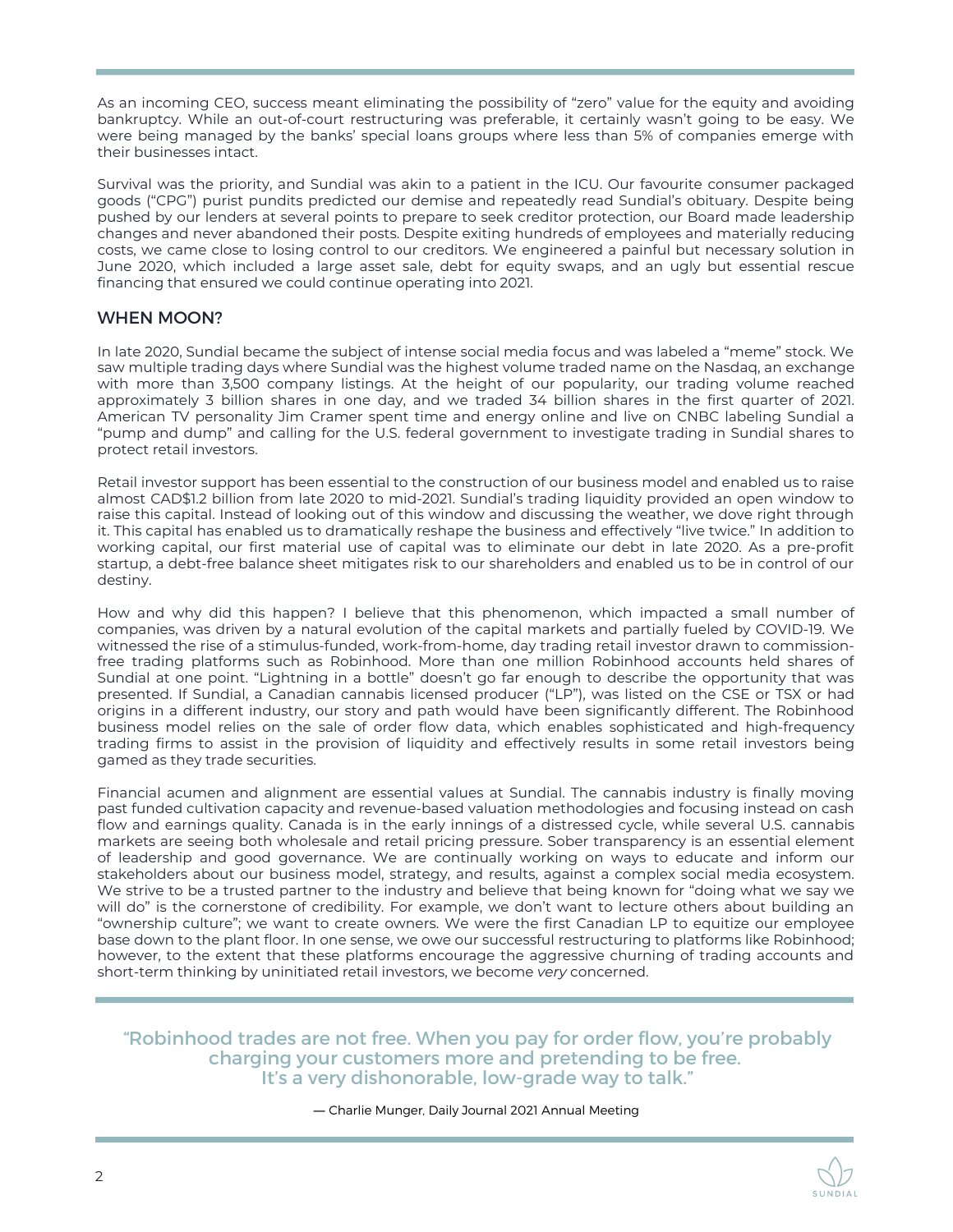#### FROM PURGATORY TO A PIPELINE OF POSSIBILITIES

As the path to survival and a debt-free balance sheet became clear, we were able to turn our focus away from painful restructuring activities and get back to business. Amidst the dysfunction, oversupply, and lack of profitability in Canadian cannabis, two things were clear: 1) In mature U.S. markets, there was a correlation between SKU counts at retail, permissible levels of vertical integration, and profitability; and 2) So far in this "gold rush," the profits have not been found in the gold or the pickaxes and shovels, but rather in the financing of these items, due to the lack of industry participation by banks and institutions. These observations have been key drivers of our strategy and Sundial's transformation.

The mere reference of vertical integration will have many CPG purists foaming at the mouth. Vertical integration, in whole or in part, is frequently observed in emerging product industries or frontier regions where best-in-class CPG practices are being introduced. We expect to see a strong trend towards more focus, specialization, and refinement in cannabis, but in today's fledgling landscape, the more profitable models have some level of integration. We have recently seen multiple U.S. players who were solely dedicated to low-cost cultivation with some of the country's largest glasshouse production, as well as premium retailers with differentiated access to genetics, call audibles and transition to the ownership of retail distribution or cultivation. While I spent my first year working with our dedicated teams to restructure and shrink the business, the second year was spent rapidly reshaping our business model to focus on a two-pillar strategy. The first pillar consisted of our core cannabis operations and the second pillar our investment portfolio.

I'll start with the first pillar. Cultivation has been the foundation of our cannabis business. Sundial owns Canada's largest pure indoor modular cultivation facility with an annual production capacity of more than 70,000 kilograms. In the early days, our facility faced challenges common within the industry: construction cost overruns, over-staffing, and early failures in using the robust data that our facility generates to drive standard operating procedures and reduce cultivation outcome volatility. In addition, we were guilty of deifying "the plant" and the "master grower." Sundial's original leadership invested significant time and capital to integrate legacy market experience, authenticity, and genetics into the business model. We have deep respect for the talent and knowledge held by legacy market operators, but this integration ultimately didn't work well. The reality is that most of these operators never managed institutional quality manufacturing operations or large-scale agriculture. They never had to manage cultivation outcomes to consistent lab or listing specs and generally didn't worry about taxes.

When I became CEO, our capacity utilization ran at approximately 75%. At that time, our quality wasn't living up to our premium brand promises and market oversupply drove flower prices into literal free fall. We decided to pull back cultivation aggressively as the market commoditized and reached a low point of about 35% capacity utilization. The manufacturing overhead burden associated with the unused capacity was expensive, but why grow more just to destroy more capital? Our COO, Andrew Stordeur, moved into our Olds facility and has made tremendous progress working with our teams to improve consistency and quality. We have continued to work to fine-tune our processes and consistently grow high-quality cannabis at scale. I am incredibly proud of the team and the cultivation outcomes we are delivering now. I would put our flower quality up against any competitor.

#### "Farming looks mighty easy when your plow is a pencil and you're a thousand miles from the corn field."

#### ― Dwight D. Eisenhower

Now for the second pillar. We formalized our commitment to our SunStream Bancorp joint venture in early 2021. Our joint venture partner, Stream Asset Financial or "SAF Group," led by Ryan Dunfield, is comprised of some of the most talented, next-generation alternative investment professionals in Canada – full stop. Together, we are actively underwriting opportunities to lend to North American cannabis companies and have built a credit portfolio that is valued north of CAD\$400 million. The expected cash flow from these investment activities will be like "mother's milk" to the broader business. Underwriting business models across the industry has increased our team's "cannabis IQ" and helped further our goals for continuous operational improvement. Sundial's Board is keenly focused on unlocking value through the strategic positioning of this joint venture.

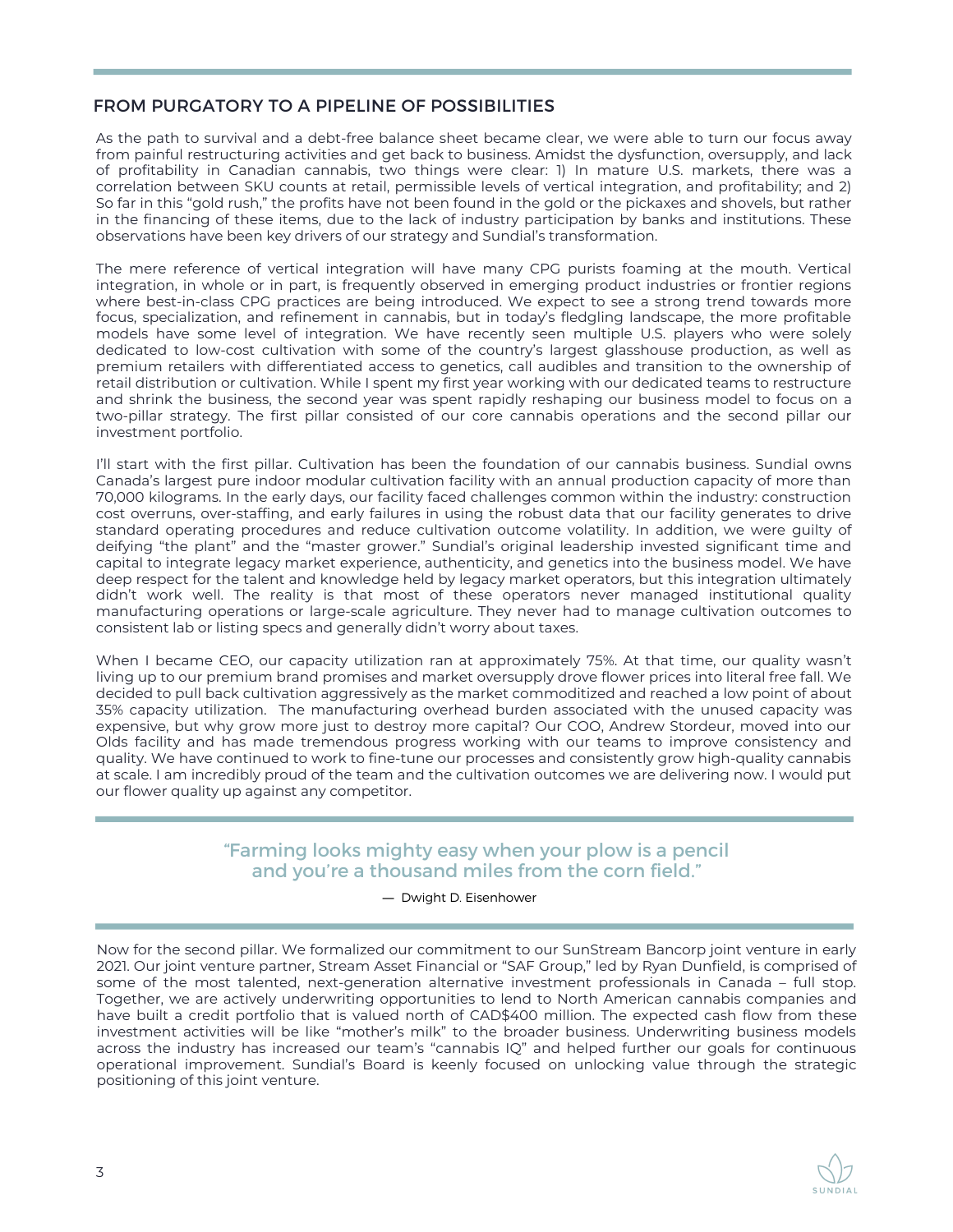#### SLOW MOTION TRAIN WRECKS AND LIQUID ASSETS

Retail distribution is critical to licensed producers. Today, we are seeing bizarre behavior at the margin where licensed producers use compliant means to purchase shelf space to sell products at a loss. This is presumably because LPs are still prioritizing market share and revenue over capital preservation and profits. Most retailers are struggling to be profitable, and we are starting to observe a trickle of closures on a weekly basis. I expect to see massive store closures in Canada, with the toll likely closer to 1000 than 100. We announced the acquisition of Spiritleaf's retail network in May of 2021. Between corporate and franchise locations, there were 86 Spiritleaf stores at that time and 104 now. We have closed 11 stores and will continue to evaluate our retail portfolio to optimize quality and profitability. Sundial's retail network creates an opportunity to own the relationship with cannabis consumers and showcase both Sundial's branded products and the best offerings from other Canadian licensed producers.

With the recent completion of our acquisition of Alcanna, Sundial has become the largest private sector distributor of alcohol and cannabis in Canada. The Alcanna acquisition enables us to further leverage retail opportunities and become a trusted partner in the regulated products industry. Alcanna has a phenomenal Edmonton-based team that has improved our talent density and added to our leadership ranks. We are now Canada's largest private liquor retailer, operating 171 locations predominantly in Alberta, under the three retail banners Wine and Beyond, Liquor Depot and Ace Liquor. I expect that Alcanna will bring stability to Sundial's cash flow profile and create a greater opportunity to take a leadership role in the regulated cannabis industry for years to come. Alcanna's stake in Nova Cannabis provides an opportunity to build a dominant Canadian cannabis retail model with a degree of vertical integration and reflects Sundial's evolution into a regulated products platform. By adding Alcanna, we are enhancing our team and furthering our mission to delight consumers and own the customer relationship.

Through the acquisition of Alcanna, Sundial holds an approximate 63% equity interest in Nova Cannabis, one of Canada's most disruptive cannabis retailers, offering a wide range of high-quality cannabis products at value prices. Combined with Sundial's Spiritleaf retail operations, Sundial manages Canada's largest cannabis private sector retail network with approximately 180 locations. Sundial does not intend to acquire the minority shareholder interest in Nova, and we are prohibited from doing so in the province of Ontario due to current regulations. Instead, we intend to play the roles of sponsor and franchisor, supporting Nova with capital and operational expertise. We aim to create a liquid, investable, and dominant Canadian enterprise focused on multi-banner cannabis retail. As long as Canada's regulatory regime remains in its current form, this cannabis distribution infrastructure has the opportunity to play a critical role in the consumer experience.

#### TURNING OVER A NEW LEAF

To put this in perspective, I started my journey with Sundial just as the Canadian cannabis bubble had burst, with an unsustainable capital structure and an uncertain future. We ended 2021 having no debt and more than CAD\$1 billion of net liquidity. Over the last two years, our reshaped business model went from the verge of bankruptcy to setting sequential records for adjusted EBITDA for the last two reported quarters. We still have significant work to do to better connect with our target consumers and improve our execution on many levels. Our cash flow targets are multiples higher than our 2021 performance. Our team is working to build a more stable model with the goal of enabling Sundial to generate meaningful free cash flow, net of investment capital.

Over the last two years, rapid and material change has resulted in our original "Sundial Growers" identity becoming less relevant given our broader business activities. As we reevaluate our company's vision and realign our values, the time has come for Sundial to rebrand. We intend to rebrand the company with investor support at our upcoming annual meeting. This new brand will better reflect our activities as a company and the undeniable impact that investor support has had on the business.

We continue to view the Canadian market as a compelling long-term opportunity that is worth fighting for. We are obsessed with delighting consumers, committed to operational excellence, and focused on continuous improvement. I am honoured to serve our stakeholders and proud to be a part of a company with the right tools to become a driving force in the Canadian regulated products industry. I am grateful to all our shareholders, partners, and staff for their support in this journey. We look forward to another breakthrough year at Sundial.

ZACH GEORGE